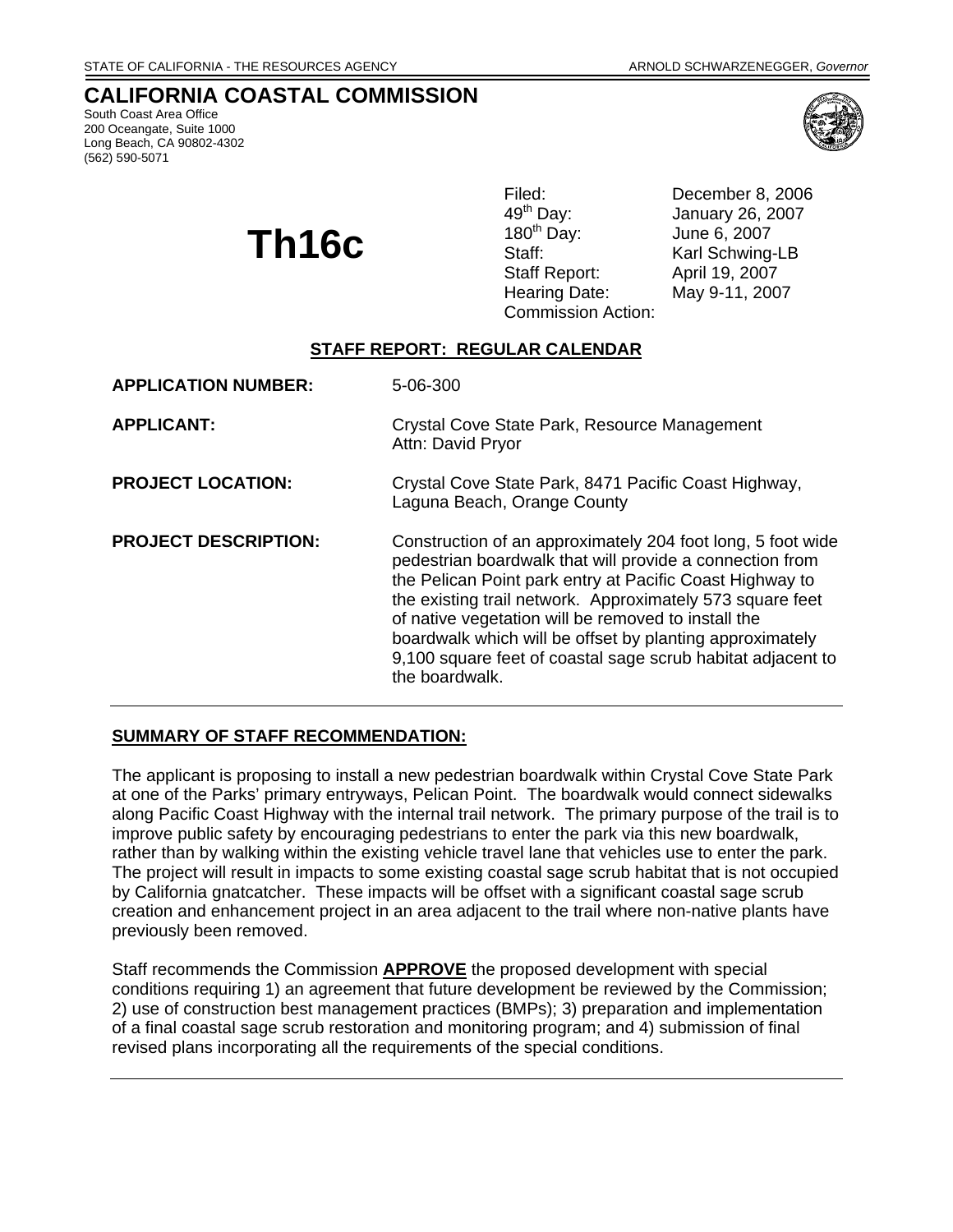#### *5-06-300 (CCSP-Pelican Point Boardwalk) Staff Report – Regular Calendar Page 2 of 12*

**SUBSTANTIVE FILE DOCUMENTS:** Crystal Cove Public Works Plan (1982); Coastal Development Permit Application 5-01-269 (Crystal Cove Historic District Interim Plan); 5-04-060 (California Department of Parks and Recreation); PWP 4-82-14 Crystal Cove Public Works Specific Project.

## **STAFF RECOMMENDATION:**

Staff recommends that the Commission APPROVE the permit application with special conditions.

## **MOTION:**

## *I move that the Commission approve CDP No. 5-06-300 pursuant to the staff recommendation.*

Staff recommends a **YES** vote. Passage of this motion will result in adoption of the following resolution and findings. The motion passes only by affirmative vote of a majority of the Commissioners present.

## **RESOLUTION:**

# **I. APPROVAL WITH CONDITIONS**

The Commission hereby APPROVES a coastal development permit for the proposed development and adopts the findings set forth below on grounds that the development as conditioned will be in conformity with the policies of Chapter 3 of the Coastal Act and will not prejudice the ability of the local government having jurisdiction over the area to prepare a Local Coastal Program conforming to the provisions of Chapter 3. Approval of the permit complies with the California Environmental Quality Act because either 1) feasible mitigation measures and/or alternatives have been incorporated to substantially lessen any significant adverse effects of the development on the environment, or 2) there are no feasible mitigation measures or alternatives that would substantially lessen any significant adverse impacts of the development on the environment.

#### **II. STANDARD CONDITIONS**

- 1. Notice of Receipt and Acknowledgment. The permit is not valid and development shall not commence until a copy of the permit, signed by the permittee or authorized agent, acknowledging receipt of the permit and acceptance of the terms and conditions, is returned to the Commission office.
- 2. Expiration. If development has not commenced, the permit will expire two years from the date this permit is reported to the Commission. Development shall be pursued in a diligent manner and completed in a reasonable period of time. Application for extension of the permit must be made prior to the expiration date.
- 3. Interpretation. Any questions of intent or interpretation of any condition will be resolved by the Executive Director or the Commission.
- 4. Assignment. The permit may be assigned to any qualified person, provided assignee files with the Commission an affidavit accepting all terms and conditions of the permit.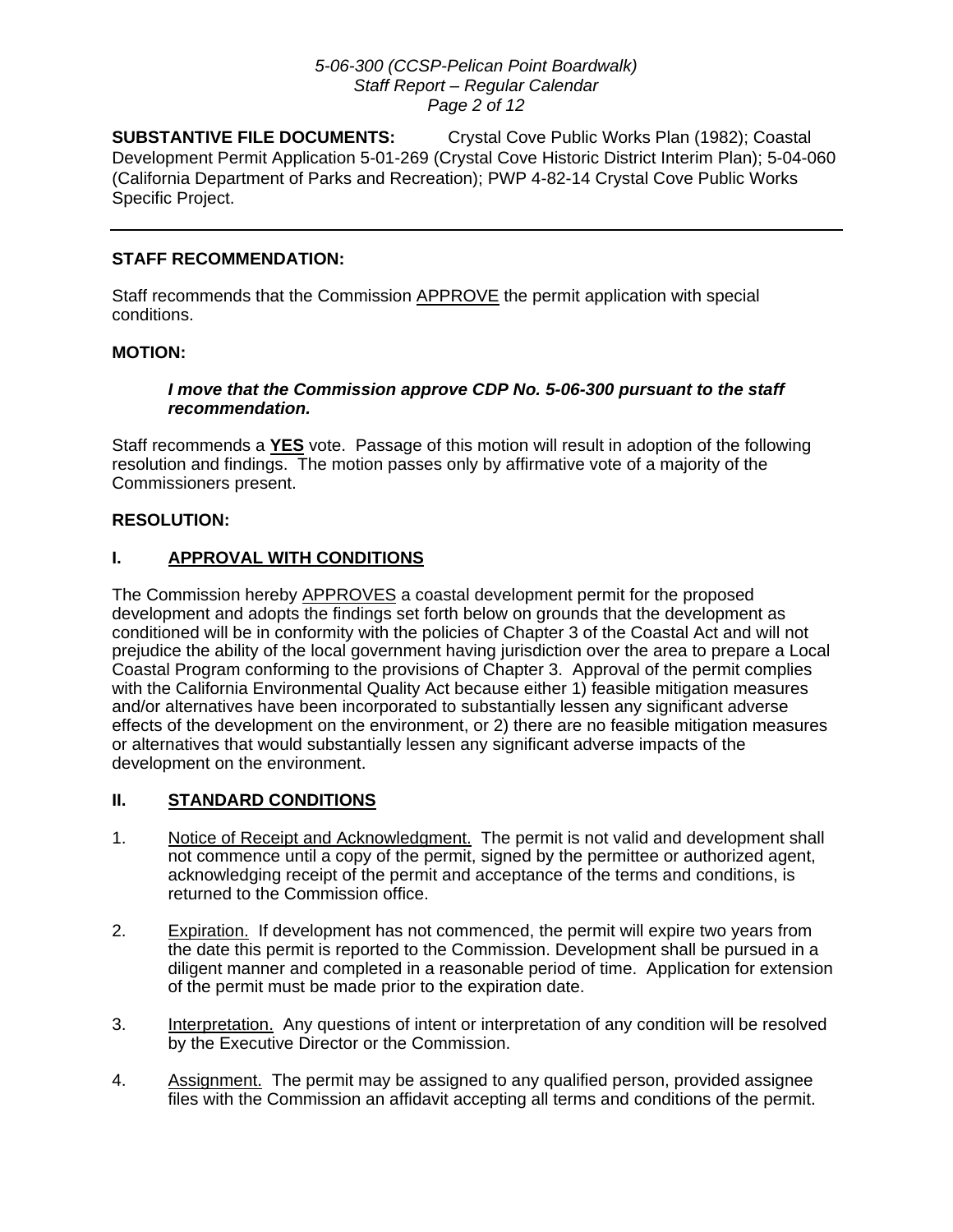#### *5-06-300 (CCSP-Pelican Point Boardwalk) Staff Report – Regular Calendar Page 3 of 12*

5. Terms and Conditions Run with the Land. These terms and conditions shall be perpetual, and it is the intention of the Commission and the permittee to bind all future owners and possessors of the subject property to the terms and conditions.

## **III. SPECIAL CONDITIONS**

#### **1. Future Improvements**

<span id="page-2-1"></span>This coastal development permit (5-06-300) is only for the proposed development, as expressly described and conditioned herein. Any non-exempt future improvements or development shall be submitted for Commission review or review by the appropriate delegated local authority and shall not commence unless Commission approval or the approval of the appropriate delegated local authority is granted. New development, unless exempt, shall require an amendment to this permit, a new coastal development permit from the Coastal Commission or its successor agency, or may be processed as a Public Works Plan Specific Project pursuant to Section 30606 of the Coastal Act.

#### <span id="page-2-0"></span>**2. Storage of Construction Materials, Mechanized Equipment and Removal of Construction Debris**

The permittee shall comply with the following additional construction-related requirements:

- (a) No construction materials, debris, or waste shall be placed or stored where it may enter sensitive upland habitat or streams/wetlands, storm drain, receiving waters, or be subject to wind erosion and dispersion;
- (b) Any and all debris resulting from construction activities shall be removed from the project site within 24 hours of completion of construction;
- (c) Best Management Practices (BMPs) designed to prevent spillage and/or runoff of construction related materials, sediment or contaminants associated with construction activity, shall be implemented prior to the on-set of such activity. Selected BMPs shall be maintained in a functional condition throughout the duration of the project.
- (d) Construction debris and sediment shall be removed from construction areas each day that construction occurs to prevent the accumulation of sediment and other debris which may be discharged into coastal waters. Debris shall be disposed at a debris disposal site outside the coastal zone.
- (e) All sensitive habitat areas shall be identified with temporary fencing by a qualified biologist prior to the commencement of construction activities.
- (f) An appropriately trained biologist shall monitor construction activity for disturbance to sensitive species or habitat area. At minimum, monitoring shall occur once a week during any week in which construction occurs. Daily monitoring shall occur during construction activities, which could significantly impact biological resources such as construction within 50 feet of coastal sage scrub that could result in disturbances to California gnatcatcher (Polioptila california). Based on field observations, the biologist shall advise the applicant regarding methods to minimize or avoid significant impacts, which could occur upon sensitive species or habitat areas. The applicant shall not undertake any activity, which would disturb sensitive species or habitat area unless specifically authorized and mitigated under this coastal development permit or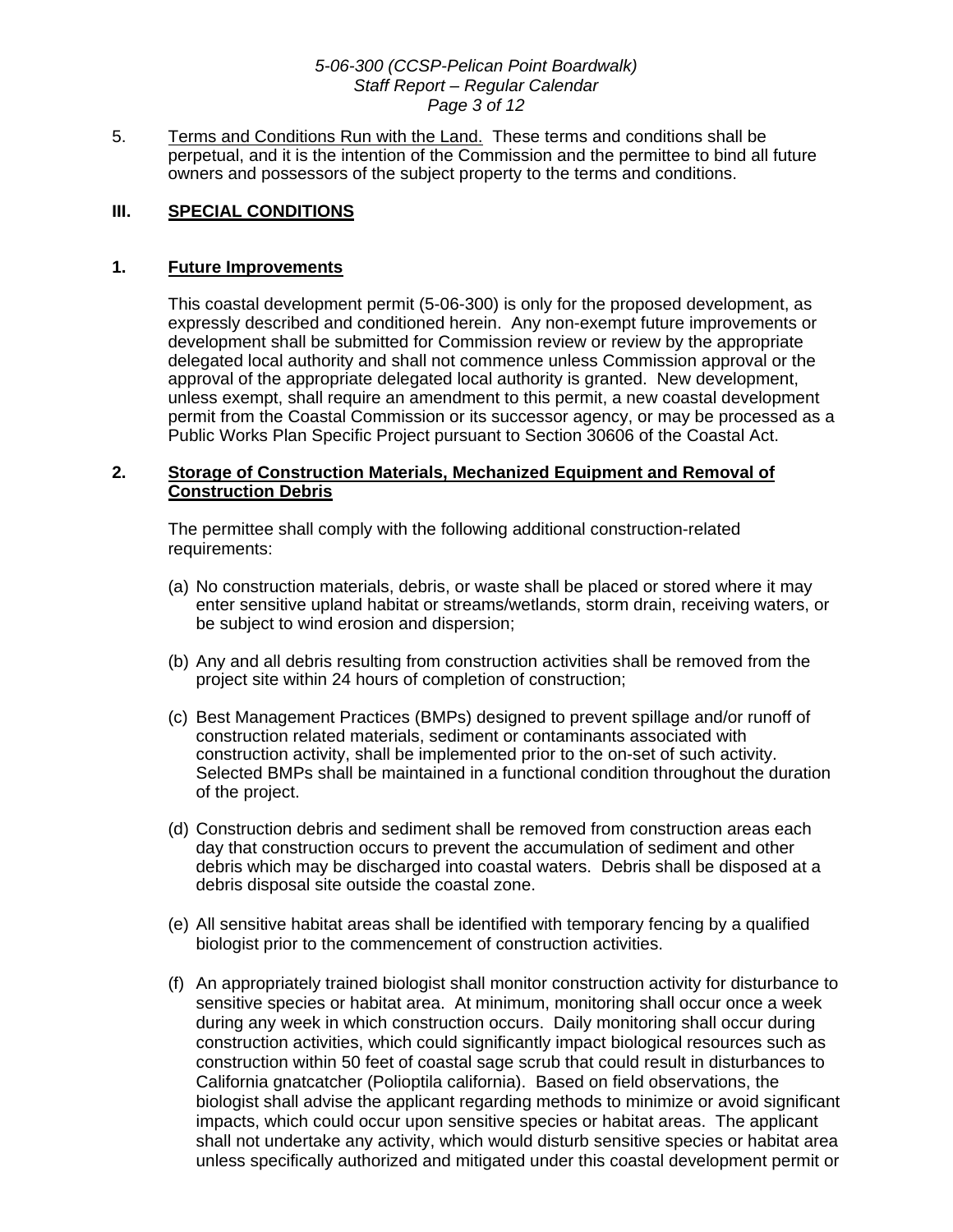#### *5-06-300 (CCSP-Pelican Point Boardwalk) Staff Report – Regular Calendar Page 4 of 12*

unless an amendment to this coastal development permit for such disturbance has been obtained from the Coastal Commission.

- (g) Except for habitat restoration pursuant to the Final Coastal Sage Scrub Restoration and Monitoring Program approved by the Executive Director pursuant to Special Condition No. 3, no development, including but not limited to removal of coastal sage scrub and installation of the boardwalk, may occur during the gnatcatcher breeding season (considered to be from February 15 through August 31).
- (h) During the non-breeding season (September 1 through February 14), ESHA defined by historical gnatcatcher use shall be shielded from the sight and sound of construction activities taking place within 50 feet of the ESHA.
- (i) Staging/stockpile areas shall be confined to designated fenced areas located outside of designated ESHA and buffers to prevent damage to ESHA.

# **3. Final Coastal Sage Scrub Restoration and Monitoring Program**

- <span id="page-3-0"></span>A. PRIOR TO COMMENCEMENT OF THE CONSTRUCTION AUTHORIZED BY THIS COASTAL DEVELOPMENT PERMIT, the applicant shall develop, in consultation with the California Department of Fish and Game and U.S. Fish and Wildlife Service as appropriate, and submit for review and written approval of the Executive Director, a final detailed habitat restoration and monitoring program to offset proposed coastal sage scrub impacts. Required restoration shall be at a minimum ratio of 2:1 (restoration to impact). Supplementary restoration may be identified in the restoration and monitoring program, but would not be treated as a required component of the mitigation. A qualified biologist for restoration and monitoring of the coastal sage scrub restoration site shall design the restoration and monitoring program. The restoration and monitoring program shall at a minimum include the following:
	- 1. Plans for site preparation and preservation of native seed bank;
	- 2. Restoration plan including reference site identification and description (see #4 below), planting design, plant palette, source of plant material, plant installation schedule, watering, erosion control, soil fertilization and weed abatement;
	- 3. Use of native plant species appropriate to the habitat type and use of locally native plant stock;
	- 4. Final Success Criteria. The restoration will be considered successful if the overall species composition and the vegetative cover of the dominant perennial species are similar to relatively undisturbed vegetation of the same type in a nearby reference area(s). The Army Corps of Engineers "50/20" rule shall be used to determine dominance. Species composition shall be considered similar if all the dominant species and at least 80% of the non-dominant species at the reference site are present at the restored site. The vegetative cover of dominant species at the restoration and reference sites will be compared with an appropriate statistical test. Random sampling of the restoration and reference sites will be done with sufficient replication to detect a 10% absolute difference in cover with 90% power with alpha=0.10. The cover of dominant species will be considered similar if there is no statistical difference (P>0.10) in the average cover of each dominant species between the two sites; or, if there is a statistically significant difference, it is no greater than 10% absolute cover;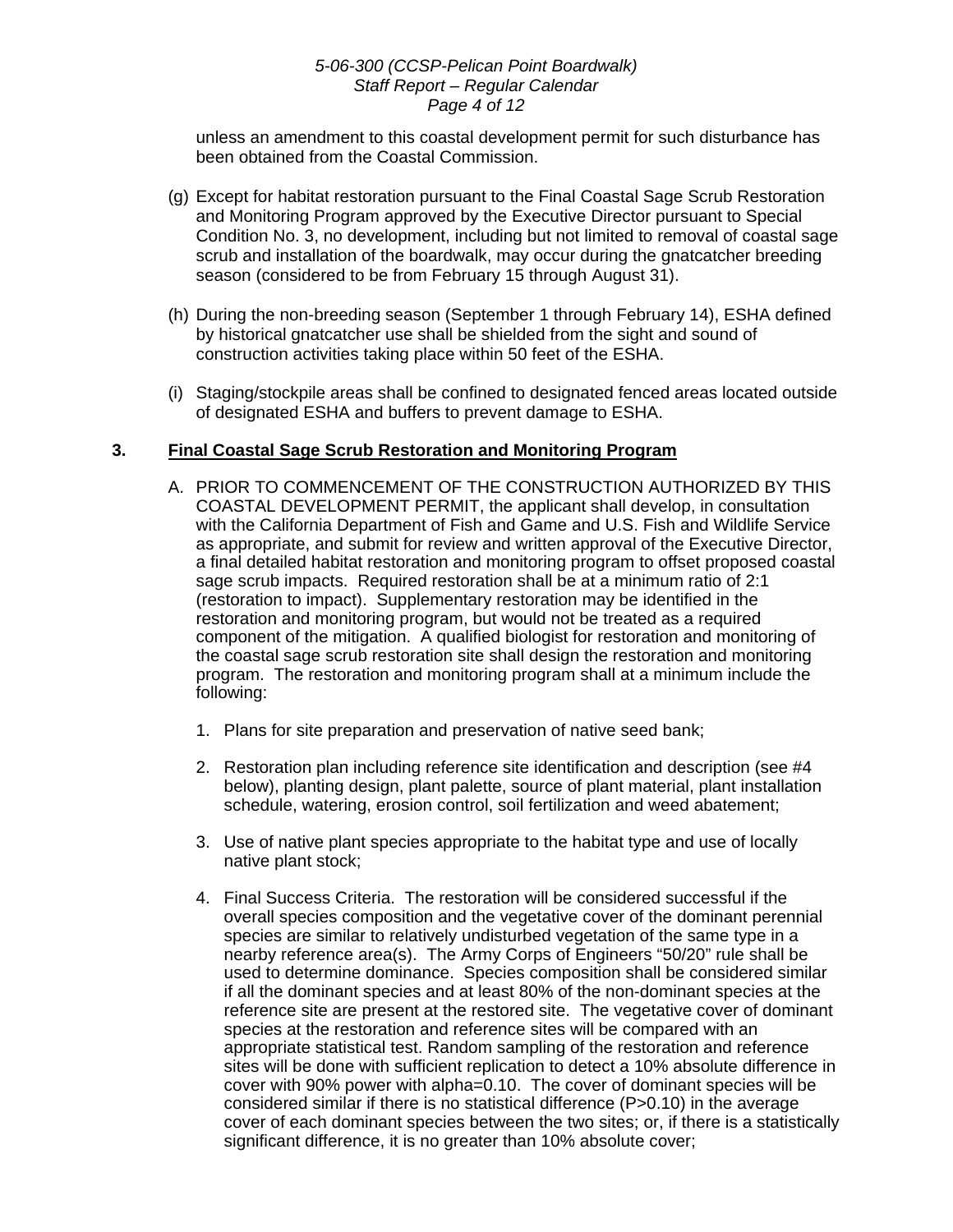#### *5-06-300 (CCSP-Pelican Point Boardwalk) Staff Report – Regular Calendar Page 5 of 12*

- 5. The sampling design to be employed, an estimate of the sample variance, and a statistical power analysis to estimate the necessary number of samples to meet the requirements specified above. Power analysis software is available commercially and on the world wide web (e.g, [http://www.stat.uiowa.edu/~rlenth/Power/index.html\)](http://www.stat.uiowa.edu/~rlenth/Power/index.html).
- 6. Provisions assessing the initial biological and ecological status of the "as built" restoration site within 30 days of establishment of the restoration site in accordance with the approved restoration program. The assessment shall include an analysis of the attributes that will be monitored pursuant to the program, with a description of the methods for making that evaluation.
- 7. Provisions for monitoring and remediation of the restoration site in accordance with the approved final restoration program for a period of five years or until it has been determined that success criteria have been met or have failed to be met, whichever comes first.
- 8. Provisions for submission of annual reports of monitoring results to the Executive Director for the duration of the required monitoring period, beginning the first year after submission of the "as-built" assessment. Each report shall include copies of all previous reports as appendices. Each report shall be a cumulative report that summarizes all previous reports. Each report shall document the condition of the restoration with photographs taken from the same fixed points in the same directions. Each report shall also include a "Performance Evaluation" section where information and results from the monitoring program are used to evaluate the status of the restoration project in relation to the performance standards.
- 9. Provisions for submission of a final monitoring report to the Executive Director at the end of the reporting period. Final performance monitoring shall take place after at least three years without remediation or maintenance other than weeding. The performance monitoring period shall either be five years or three years without maintenance or remediation, whichever is longer. The final report must be prepared in conjunction with a qualified biologist. The report must evaluate whether the restoration site conforms to the goals, objectives, and performance standards set forth in the approved final restoration program. The report must address all of the monitoring data collected during the period until the final success criteria are met or over the five-year period, whichever comes first.
- B. If the final report indicates that the restoration project has been unsuccessful, in part, or in whole, based on the approved performance standards, the applicant shall submit within 90 days a revised or supplemental restoration program to compensate for those portions of the original program that were necessary to offset project impacts which did not meet the approved performance standards. The revised restoration program, if necessary, shall be processed as an amendment to this coastal development permit.
- C. The permittee shall monitor and remediate the Coastal Sage Scrub restoration site in accordance with the approved monitoring program, including any revised restoration program approved by the Commission or its staff. Any proposed changes to the approved monitoring program shall be reported to the Executive Director. No changes to the approved monitoring program shall occur without a Commission amendment to this coastal development permit unless the Executive Director determines that no amendment is legally required.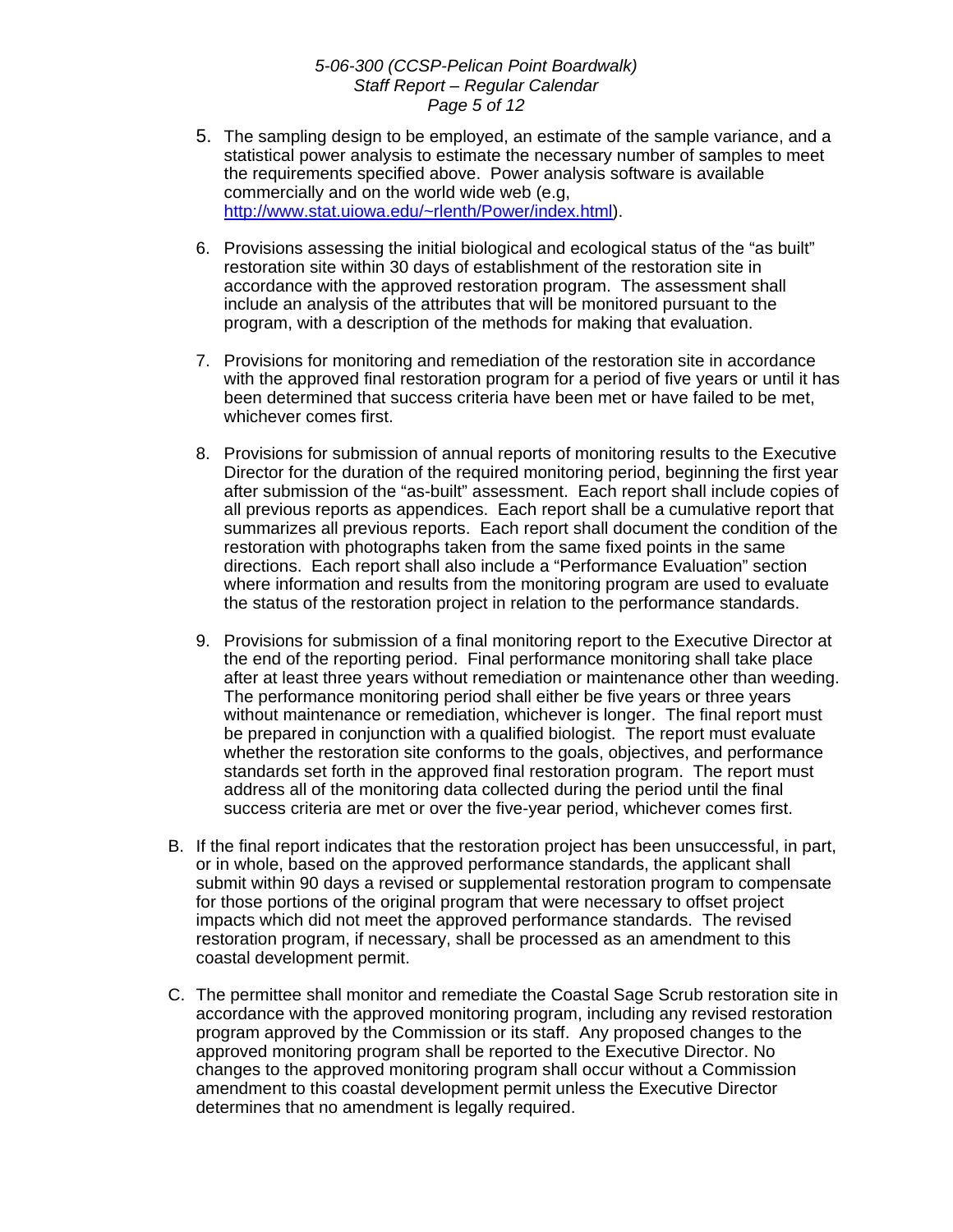# **4. Final Plans**

<span id="page-5-0"></span>PRIOR TO ISSUANCE OF THE COASTAL DEVELOPMENT PERMIT, the permittee shall submit, for the review and approval of the Executive Director, final plans that substantially conform to the preliminary plans submitted by the applicant on March 28, 2007 and indicate the final layout of all development including but not limited to grading, structures and foundations, signs, interpretive amenities, and habitat restoration. The permittee shall undertake development in accordance with the approved final plans. Any proposed changes to the approved final plans shall be reported to the Executive Director. No changes to the approved final plans shall occur without a Commission amendment to this coastal development permit unless the Executive Director determines that no amendment is required.

# **IV. Findings and Declarations**

The Commission hereby finds and declares:

# **A. PROJECT LOCATION, BACKGROUND AND DESCRIPTION**

## 1. Project Location

Crystal Cove State Park is located in Orange County between the communities of Corona del Mar in Newport Beach to the north and Laguna Beach to the south (Exhibit 1). The 2,791-acre State Park includes a 3.25-mile long coastal section west of Pacific Coast Highway (PCH) and several inland areas. The proposed project site is located seaward of the intersection of Pacific Coast Highway and Newport Coast Drive at one of the parks main entryways at Pelican Point. Vertical public access to the beach is available using the trail network seaward of PCH. Lateral public access is available along the public beach that is part of the State Park.

# 2. Project Description

The applicant is proposing to construct an approximately 204 foot long, 5 foot wide pedestrian boardwalk that will provide a connection from the Pelican Point park entry to the existing trail network. A minor amount of grading will be necessary to make the area level for the boardwalk. The boardwalk will be constructed of pressure treated wood. A post and cable fence will be installed along the length of the boardwalk to confine users to the walkway. The applicant is also proposing to install several interpretive and directional signs.

About 573 square feet of coastal sage scrub habitat that the applicant identifies as 'medium quality' will be removed in order to install the boardwalk. The trail will also pass through an area that was previously cleared of non-native stands of Acacia and black mustard and left with a mulch cover. The applicant proposes to offset the impact to coastal sage scrub by planting approximately 9,100 square feet of coastal sage scrub habitat adjacent to the boardwalk within the previously cleared area.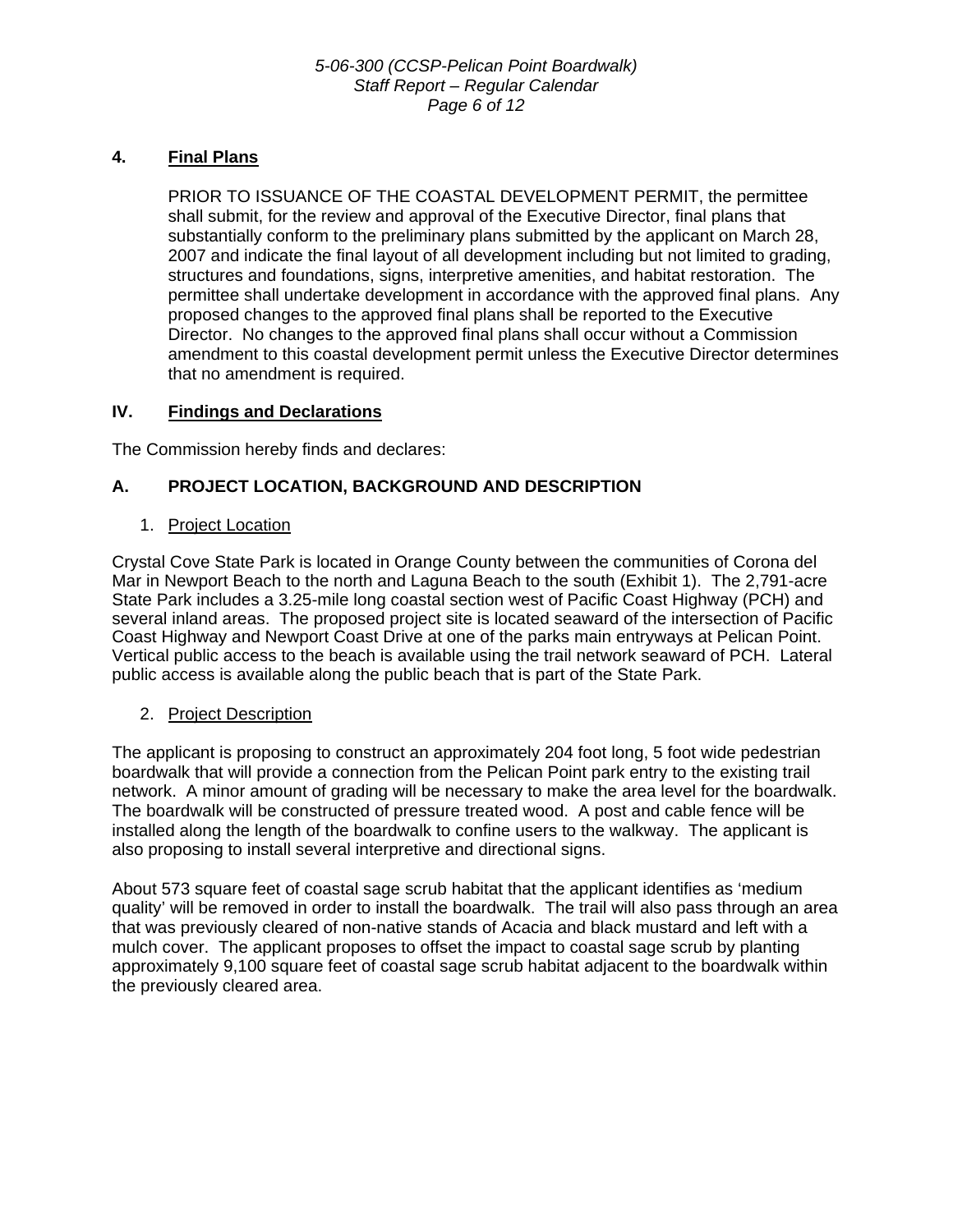#### **B. STANDARD OF REVIEW AND CONSISTENCY WITH THE CRYSTAL COVE PUBLIC WORKS PLAN**

Section 30605 of the Coastal Act provides, in pertinent part, that:

*Where a plan for a public works or state university or college or private university development project has been certified by the commission, any subsequent review by the commission of a specific project contained in the certified plan shall be limited to imposing conditions consistent with Sections 30607 and 30607.1.* 

Section 30606 of the Coastal Act states:

*Prior to the commencement of any development pursuant to Section 30605, the public agency proposing the public works project, or state university or college or private university shall notify the Commission and other interested persons, organizations, and governmental agencies of the impending development and provide data to show that it is consistent with the certified Public Works Plan or Long Range Development Plan. No development shall take place within 60 working days after the notice.* 

Section 13359 of the Commission's Administrative Regulations states:

 *(b) The Commission shall…determine whether the proposed development is consistent with the certified public works plan…* 

The Crystal Cove Public Works Plan (PWP) was approved by the Commission with conditions on May 20, 1982. Conditions were met on August 26, 1982. A few amendments to the PWP have occurred since it's initial approval. The most recent PWP amendment was authorized in June 2003 (PWP-4-82-A2) and involved an update that replaced the Crystal Cove Historic District Development and Public Use Plan and On-Site Maintenance Program with the Crystal Cove Historic District Preservation and Public Use Plan. The PWP includes the Crystal Cove State Park General Plan, the On-Site Maintenance Plan and the Crystal Cove State Park Historic District Development and Public Use Plan. Section 30605 of the Coastal Act, cited above, establishes the standard of review. The first threshold question is whether the specific project is contained in the PWP. If it is, then the Commission's review is limited to the imposition of conditions. The Commission cannot deny a project that it previously certified as part of the PWP; however, the Commission can regulate the manner in which the project is carried out to bring it into conformance with the PWP. Once it is determined that a project is contained in the PWP, the second question is whether or not the project is consistent with the PWP.

The applicant determined that the proposed project is not contained in the PWP. The applicant chose to submit the project for a coastal development permit. The Commission finds that the proposed project was not previously contemplated and is therefore not contained in the PWP. The Coastal Act will serve as the standard of review for the proposed project, with the Crystal Cove Certified PWP serving as guidance.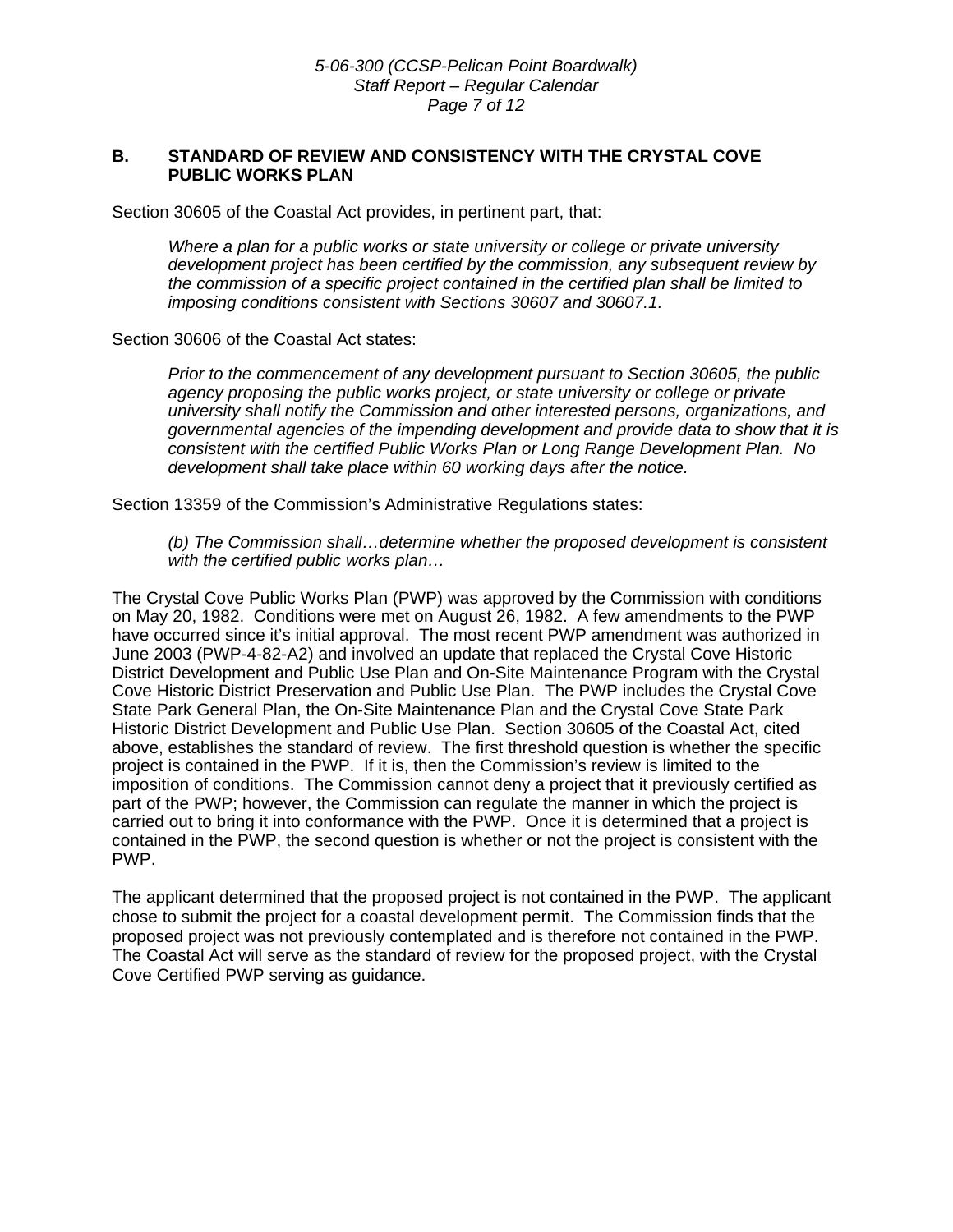# **C. BIOLOGICAL RESOURCES**

Section 30240 of the Coastal Act states:

- *(a) Environmentally sensitive habitat areas shall be protected against any significant disruption of habitat values, and only uses dependent on those resources shall be allowed within those areas.*
- *(b) Development in areas adjacent to environmentally sensitive habitat areas and parks and recreation areas shall be sited and designed to prevent impacts which would significantly degrade those areas, and shall be compatible with the continuance of those habitat and recreation areas.*

Section 30107.5 of the Coastal Act defines Environmentally sensitive areas (a.k.a. Environmentally Sensitive Habitat Areas) as follows:

> *"Environmentally sensitive area" means any area in which plant or animal life or their habitats are either rare or especially valuable because of their special nature or role in an ecosystem and which could be easily disturbed or degraded by human activities and developments.*

Section 30250 (a) of the Coastal Act states in relevant part:

 *(a) New…development….shall be located…where it will not have significant adverse effects, either individually or cumulatively, on coastal resources…* 

#### 1. Existing Biological Conditions

Crystal Cove State Park (CCSP) contains some of the last remaining undeveloped coastal property in Southern California and has three miles of coastline, wooded canyons, brushcovered bluffs, several creeks and offshore waters designated as an underwater park. The bluffs and terraces seaward of the subject site support southern coastal bluff scrub and coastal sage scrub. Additionally, two rare plant species are known to occur on the coastal terrace, including many-stemmed dudleya and Turkish rugging. However, these species aren't known to be present within the footprint of the proposed boardwalk.

The biological assessment conducted by State Park biologists identifies coastal sage scrub habitat within the footprint of the proposed boardwalk and in the immediate vicinity. Within the 5 foot wide, 204 foot long corridor of the proposed boardwalk, the applicant has documented native plant species coverage, as follows: *Artemesia californica* (10% to 40% cover), *Eriogonum fasciculatus* (0% to 20% cover), *Encelia californica* (0% to 10% cover), *Isocoma menziesii* (0% to 2% cover), *Hemizonia fasciculate* (0% to 20% cover), *Brassica nigra* (0 to 15% cover), *Meliolotus indica* (0 – 60% cover), *Centaurea melitensis* (0 – 10% cover).

While the Commission has generally found that coastal sage scrub should not always be identified as sensitive habitat, the Commission usually identifies areas that are utilized by or necessary for the survival of California gnatcatcher as environmentally sensitive habitat areas (ESHAs). Coastal sage scrub near the site is occupied by California gnatcatcher. This nearby habitat does meet the definition of ESHA because it is a large, unfragmented area where the plant composition and height meet documented gnatcatcher preferences and is occupied by gnatcatcher. However, the CSS located within and adjacent to the proposed pedestrian boardwalk is not. The applicant recognizes that the area may be used for foraging by gnatcatcher. The applicant identifies the approximately 1 acre piece of land where the proposed project is occurring as an isolated segment of CSS that hasn't been attractive to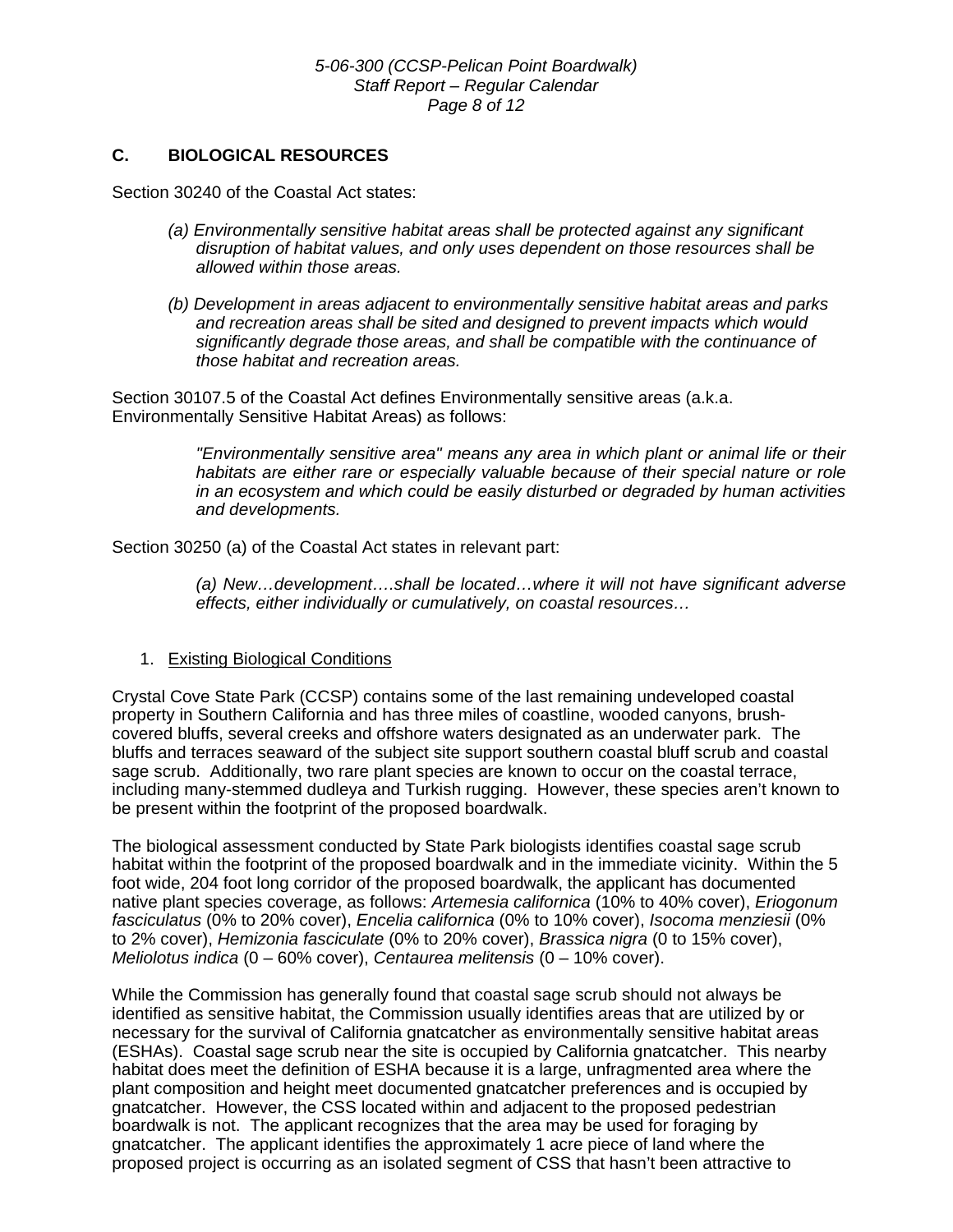#### *5-06-300 (CCSP-Pelican Point Boardwalk) Staff Report – Regular Calendar Page 9 of 12*

gnatcatchers as a nesting area due to the presence of automobile traffic on three sides and foot traffic on the fourth side. The applicant describes the vegetation on the site as having low plant height and density likely due to high nitrogen levels in the soil and soil compaction caused by the presence of stabled horses at the site prior to its inclusion in the State Park. The applicant reports that California gnatcatcher has a biological preference for a certain density of foliage (usually California sage), at about one meter high and that little of the vegetation where the proposed trail would be installed contains CSS of this type. Based on the factors listed above, the Commission finds that this area where the trail is proposed wouldn't be considered ESHA under the Coastal Act.

# 2. Effects Upon Coastal Sage Scrub

Development that would result in removal of CSS is limited to the 204 foot long, 5 foot wide corridor. Of the 204 linear feet, only 115 linear feet is occupied by native plant species; the remaining 89 linear feet is bare ground with a mulch cover. Construction of the boardwalk would require removal of all of the native vegetation within the corridor (approximately 573 square feet of native vegetation removal). However, the applicant is proposing to offset the impact by restoring approximately 9,100 square feet of coastal sage scrub habitat within the remaining bare ground areas adjacent to the proposed trail. Existing native plants in the trail corridor are proposed to be salvaged and re-planted in the restoration area wherever feasible. In addition, the applicant is proposing to collect and use locally native seed. Additional details of the proposed restoration are outlined in a letter from the applicant dated December 4, 2006.

## 3. Consistency with the Coastal Act and the PWP

Although the Commission has concluded that the stand of CSS that is subject to impacts in this proposal is not ESHA, it remains that this habitat is a sensitive coastal resource and that impacts to that resource must be mitigated pursuant to Section 30250(a) of the Coastal Act. In the Commission's approval of Crystal Cove Public Works Specific Project PWP 4-82-14 for work at the Historic District, the Commission identified the following standard for such impacts: … *Development affecting CSS habitat that is not being historically utilized for gnatcatcher habitat shall be mitigated at a replacement ration of 2:1 (2 acres replaced for every acre impacted) within the coastal portion (seaward side of PCH) of Crystal Cove State Park.* Based on that standard, the applicant would be required to establish 1146 square feet, to offset the loss of 573 square feet of coastal sage scrub. The applicant is proposing to establish 9,100 square feet of coastal sage scrub, well in excess of the 1146 square feet the PWP would require to offset the impact. The Commission finds the proposed mitigation to be adequate to address Coastal Act requirements.

The proposed restoration is a key element in the Commission's finding that the proposed project is consistent with the Coastal Act. The applicant has submitted a preliminary restoration plan for the proposal, but has not prepared a final habitat restoration plan. The applicant must submit a final restoration plan for the review and approval of the Executive Director. Thus, the Commission imposes Special Condition [3.](#page-3-0)

In addition, Section 30240(b) of the Coastal Act requires that development adjacent to ESHA be sited and designed to prevent impacts that would significantly degrade those areas, and shall be compatible with the continuance of those habitat areas. Certain measures must be implemented in order to avoid impacts on California gnatcatcher, including biological monitoring and avoiding construction during the breeding season. Therefore, the Commission imposes Special Condition [2](#page-2-0) which outlines the construction phase habitat impact avoidance requirements.

Finally, changes to the proposed project and future development associated with the boardwalk could have different impacts upon coastal resources. In order to assure such changes are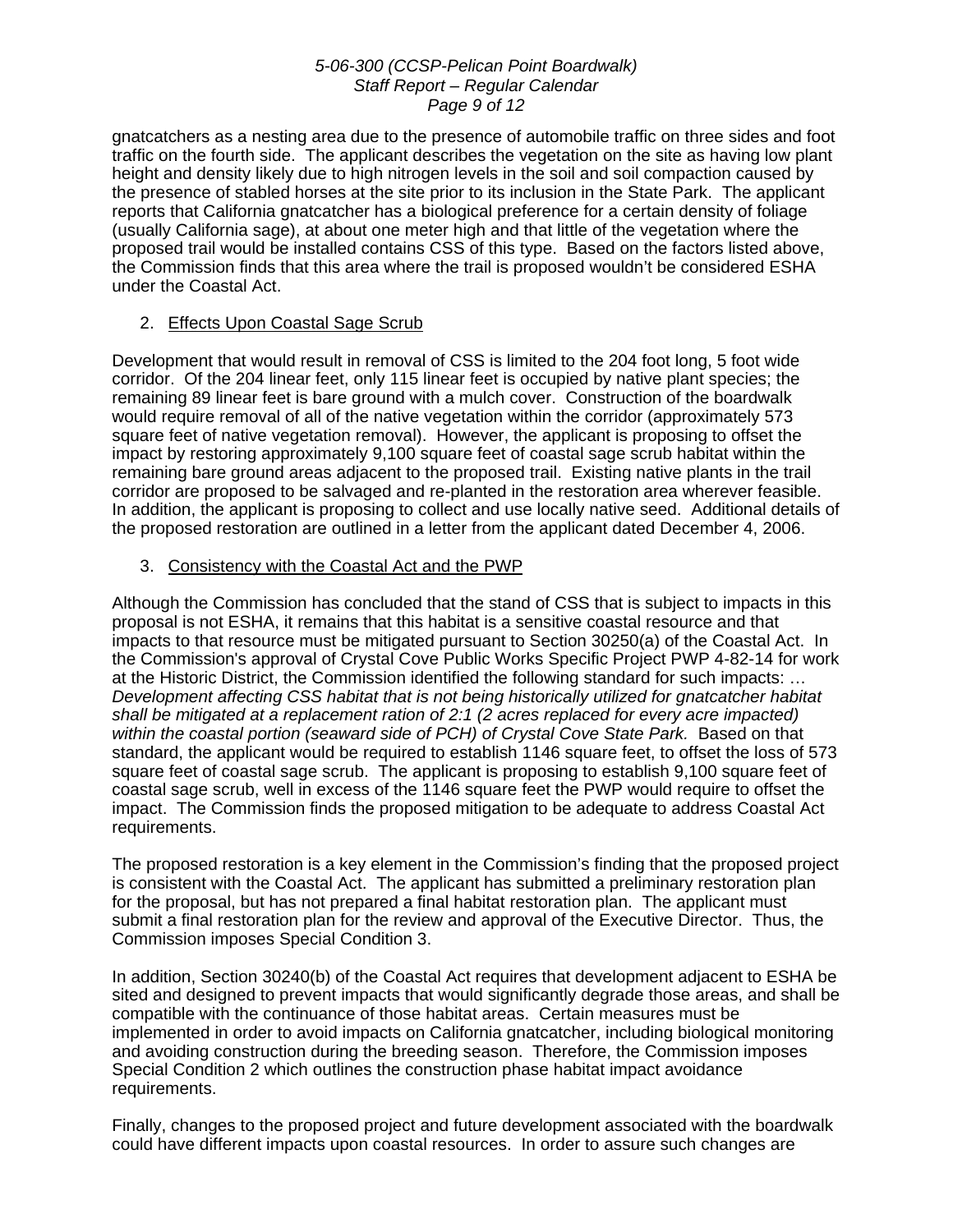#### *5-06-300 (CCSP-Pelican Point Boardwalk) Staff Report – Regular Calendar Page 10 of 12*

presented to the Executive Director for review, the Commission imposes Special Conditions [1](#page-2-1)  and [4.](#page-5-0)

As conditioned, the Commission finds the proposed development consistent with Sections 30240 (b) and 30250 of the Coastal Act.

# **D. COASTAL ACCESS**

Section 30604(C) of the Coastal Act requires that the findings for approval of permit applications for development between the nearest public road and the shoreline of any body of water within the coastal zone shall include a public access and recreation finding. The proposed project includes development that is located between the first public road and the sea at Crystal Cove State Park.

The Coastal Act provides that development should maintain and enhance public access to the coast and encourages the provision of lower cost visitor and recreational facilities. The following policies are applicable to the proposal:

Section 30210 of the Coastal Act states:

*In carrying out the requirement of Section 4 of Article X of the California Constitution, maximum access, which shall be conspicuously posted, and recreational opportunities shall be provided for all the people consistent with public safety needs and the need to protect public rights, rights of private property owners, and natural resource areas from overuse.* 

Section 30212 of the Coastal Act states, in relevant part:

*(a) Public access from the nearest public roadway to the shoreline and along the coast shall be provided in new development projects…* 

Section 30213 of the Coastal Act requires that lower cost visitor and recreational facilities be protected, encouraged and where feasible, provided. It states:

*Lower cost visitor and recreational facilities shall be protected, encouraged, and, where feasible, provided. Developments providing public recreational opportunities are preferred.* 

Public access and recreation is discussed in the Land Use and Facilities Element of the Certified PWP General Plan as follows:

*The emphasis for recreation use at Crystal Cove State Park will be placed on providing a variety of appropriate recreation opportunities to enhance visitor enjoyment of the park.* 

General Plan objectives #3 and #5 state the following*:* 

- *3. To provide opportunities for a variety of recreational uses of low to high intensity that will be compatible with the surroundings, and consistent with the park purpose.*
- *5. To protect and interpret the significant natural and cultural resources of the park.*

Section 30210 of the Coastal Act encourages the provision of maximum access and recreational opportunities for all the people. In addition, Section 30213 of the Coastal Act requires that lower cost visitor and recreational facilities be protected, encouraged and where feasible, provided. The primary purpose of the trail is to improve public safety by encouraging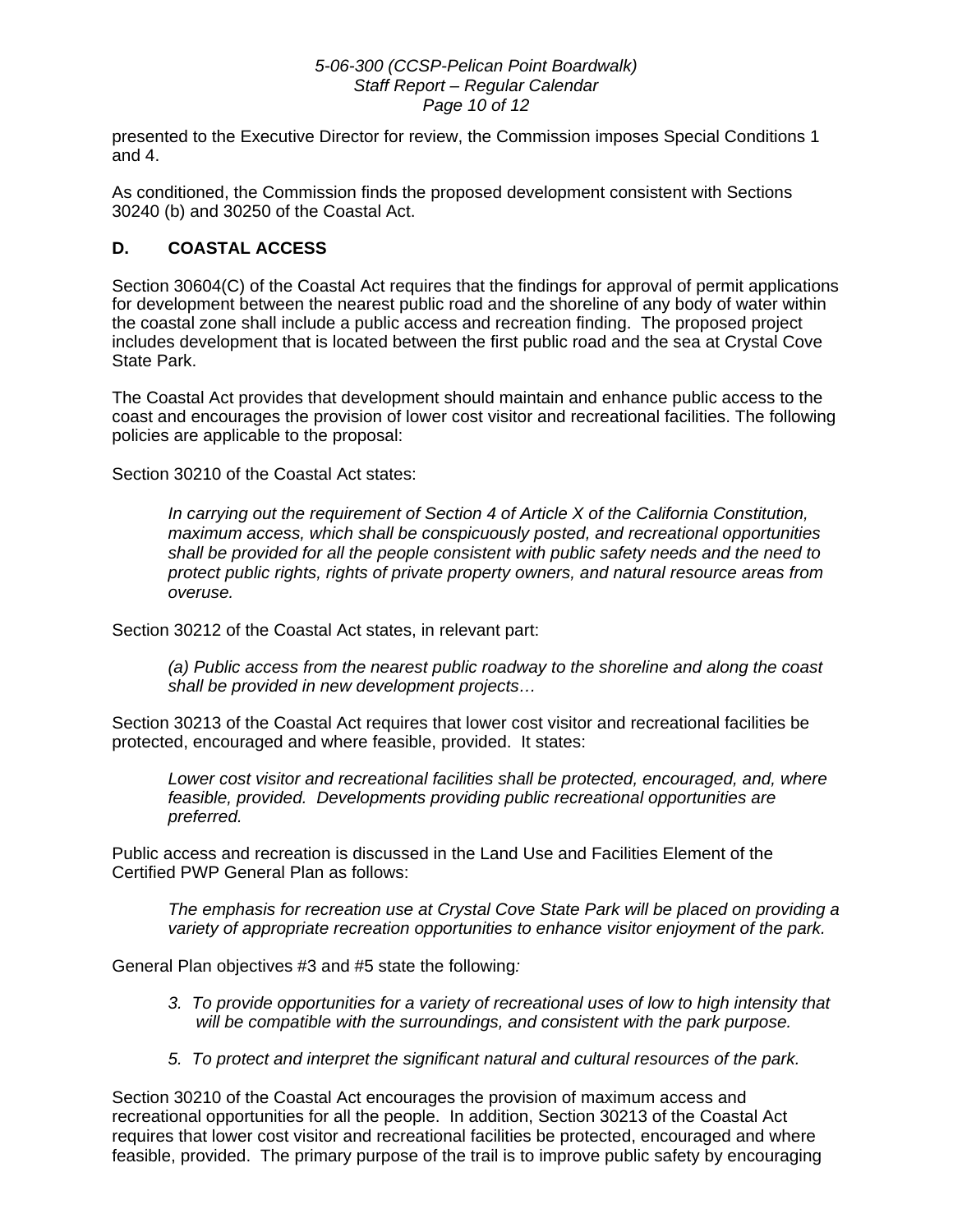### *5-06-300 (CCSP-Pelican Point Boardwalk) Staff Report – Regular Calendar Page 11 of 12*

pedestrians to enter the park via this new boardwalk, rather than by walking within the existing vehicle travel lane that vehicles use to enter the park. The proposed pedestrian boardwalk will maximize public access and recreational opportunities and augment the park, a lower cost visitor and recreational facility. Thus, the proposed project advances Coastal Act goals relative to the preference for and provision of low cost visitor and recreational facilities in the coastal zone. The Commission finds the development consistent with the public access and recreation policies of the Coastal Act.

# **E. WATER QUALITY**

Section 30230 of the Coastal Act states, in pertinent part:

*Marine resources shall be maintained, enhanced, and where feasible, restored.* 

Section 30231 of the Coastal Act states:

*The biological productivity and the quality of coastal waters, streams, wetlands, estuaries, and lakes appropriate to maintain optimum populations of marine organisms and for the protection of human health shall be maintained and, where feasible, restored through, among other means, minimizing adverse effects of waste water discharges and entrainment, controlling runoff, preventing depletion of ground water supplies and substantial interference with surface water flow, encouraging waste water reclamation, maintaining natural vegetation buffer areas that protect riparian habitats, and minimizing alteration of natural streams.* 

Sections 30230 and 30231of the Coastal Act require maintenance and restoration of marine resources and ensure that the biological productivity of coastal waters is upheld and restored where feasible. Specially, Section 30231 requires the quality of coastal waters to be maintained though the minimization of adverse effects of, among other things, wastewater discharges. Storm water flows from the project site discharge into coastal waters via direct runoff or via other streams. The coastal waters located directly offshore are within a designated Area of Special Biological Significance (ASBS). As such, special attention must be paid to discharges entering the ocean.

Storage or placement of construction materials, debris, or waste in a location subject to entry into the ocean or streams would result in adverse impacts upon the marine environment that would reduce the biological productivity of coastal waters. For instance, construction debris entering coastal waters may cover and displace soft bottom habitat. Sediment discharged to coastal waters may cause turbidity that can shade and reduce the productivity of aquatic vegetation and foraging avian and marine species ability to see food in the water column. In order to avoid such impacts, the Commission imposes Special Condition [2,](#page-2-0) which outlines the applicants construction responsibilities relative to water quality protection.

Only as conditioned does the Commission find that the proposed development is consistent with Sections 30230 and 30231 of the Coastal Act.

# **F. CALIFORNIA ENVIRONMENTAL QUALITY ACT**

Section 13096(a) of the Commission's administrative regulations requires Commission approval of Coastal Development Permit applications to be supported by a finding showing the application, as conditioned by any conditions of approval, to be consistent with any applicable requirements of the California Environmental Quality Act (CEQA). Section 21080.5(d)(2)(A) of CEQA prohibits a proposed development from being approved if there are feasible alternatives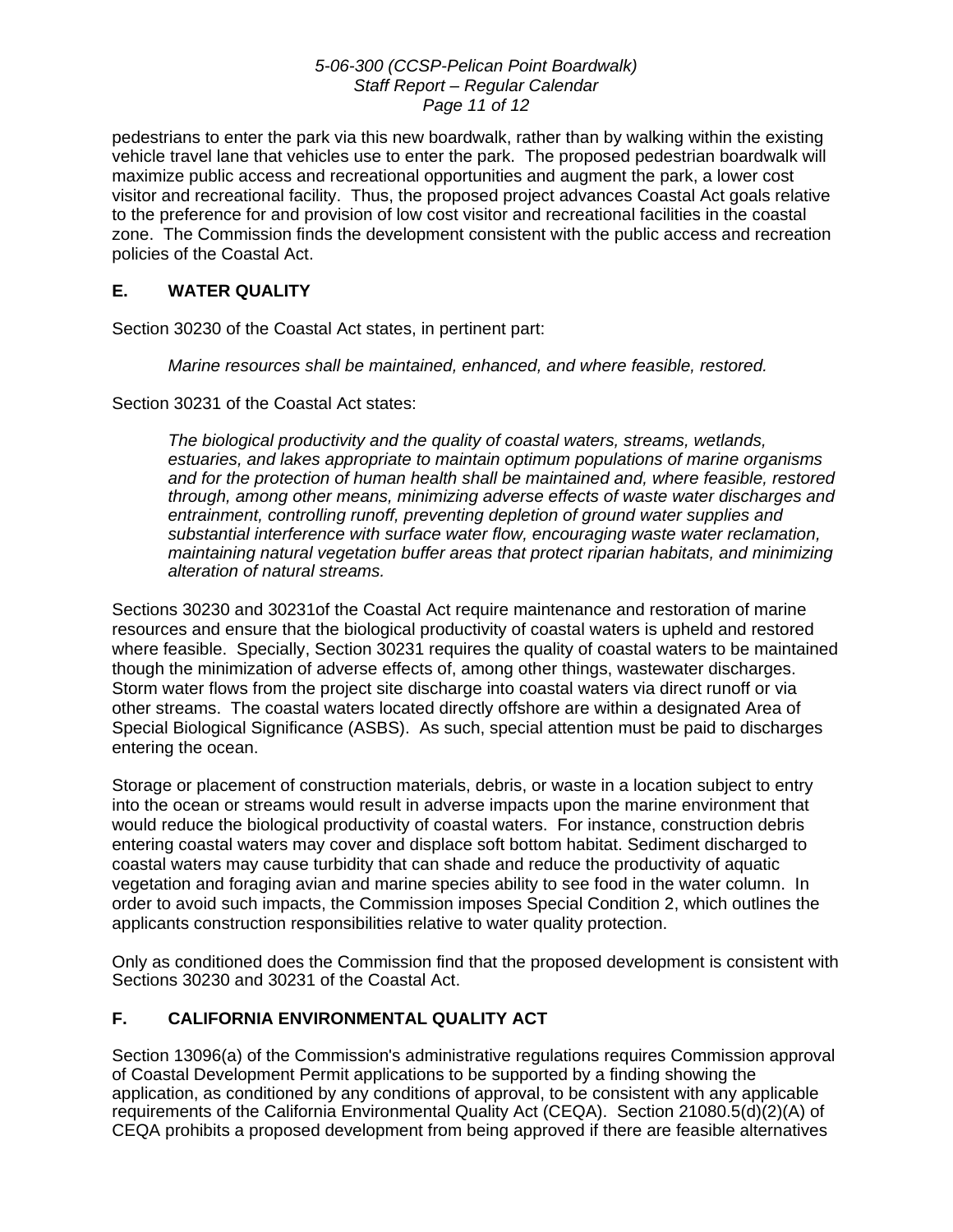#### *5-06-300 (CCSP-Pelican Point Boardwalk) Staff Report – Regular Calendar Page 12 of 12*

or feasible mitigation measures available which would substantially lessen any significant adverse effect which the activity may have on the environment.

The lead agency for CEQA purposes is the California Department of Parks and Recreation (CDPR). CDPR issued a Notice of Exemption on February 28, 2005 citing a number of reasons the project meets requirements for a Categorical Exemption, including that the project will not result in the taking of endangered, rare, or threatened plant or animal species and that it will result in an improvement of habitat for fish and wildlife resources. The Coastal Commission adopts additional mitigation measures in the form of special conditions to address Coastal Act consistency requirements.

The project is located within a State Park. The proposed development has been conditioned as follows to assure the proposed project is consistent with the water quality and sensitive biological resource protection policies of the Coastal Act: 1) an agreement that future development be reviewed by the Commission; 2) use of construction best management practices (BMPs); 3) preparation and implementation of a final coastal sage scrub restoration and monitoring program; and 4) submission of final revised plans incorporating all the requirements of the special conditions. As conditioned, no feasible alternatives or feasible mitigation measures are known, beyond those required, which would substantially lessen any identified significant effect which the activity may have on the environment. Therefore, the Commission finds that the proposed project, as conditioned, is consistent with CEQA and the Chapter Three policies of the Coastal Act.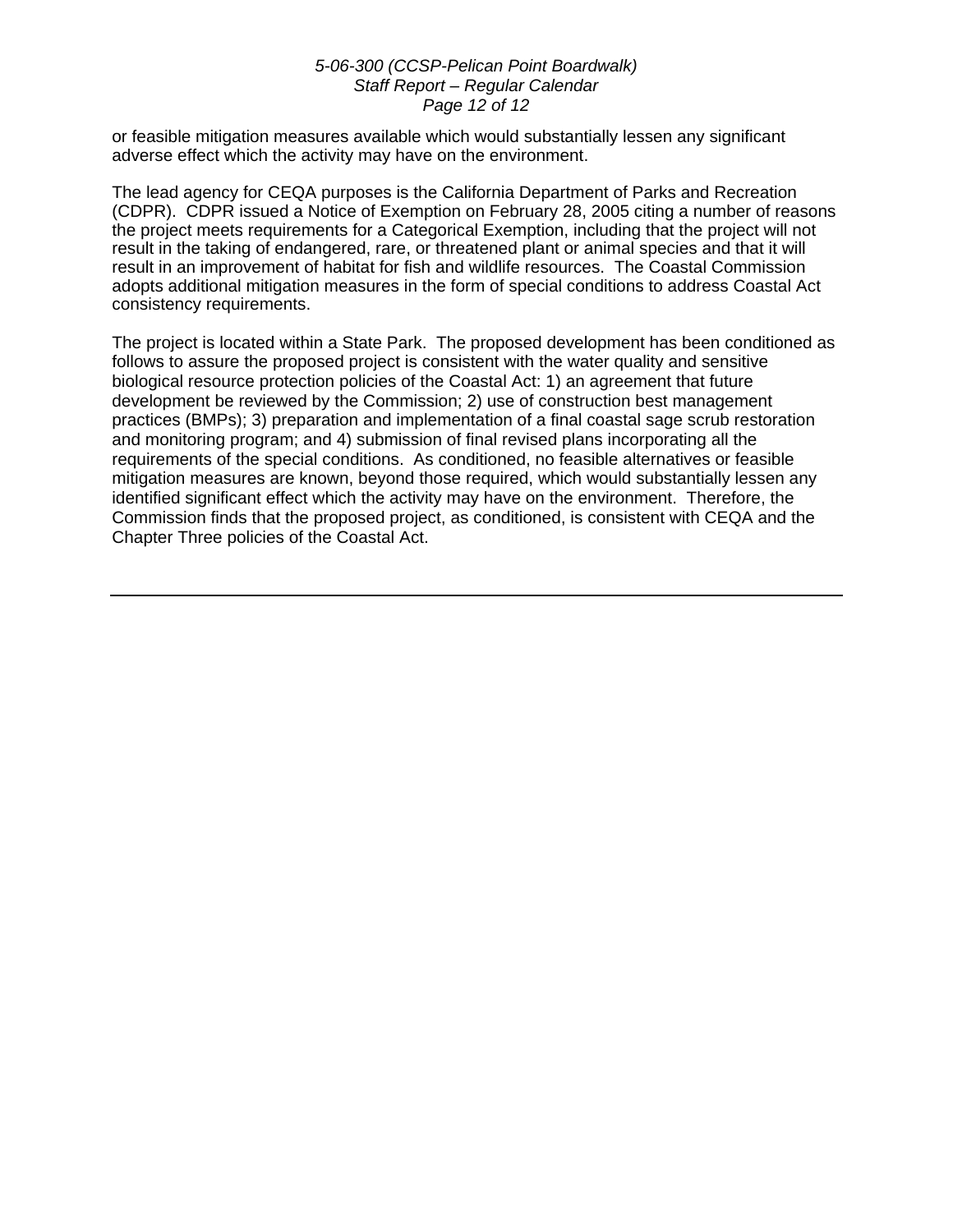# **Vicinity Map**

# **Pacific Coast Highway and Newport Coast Drive, Orange County**

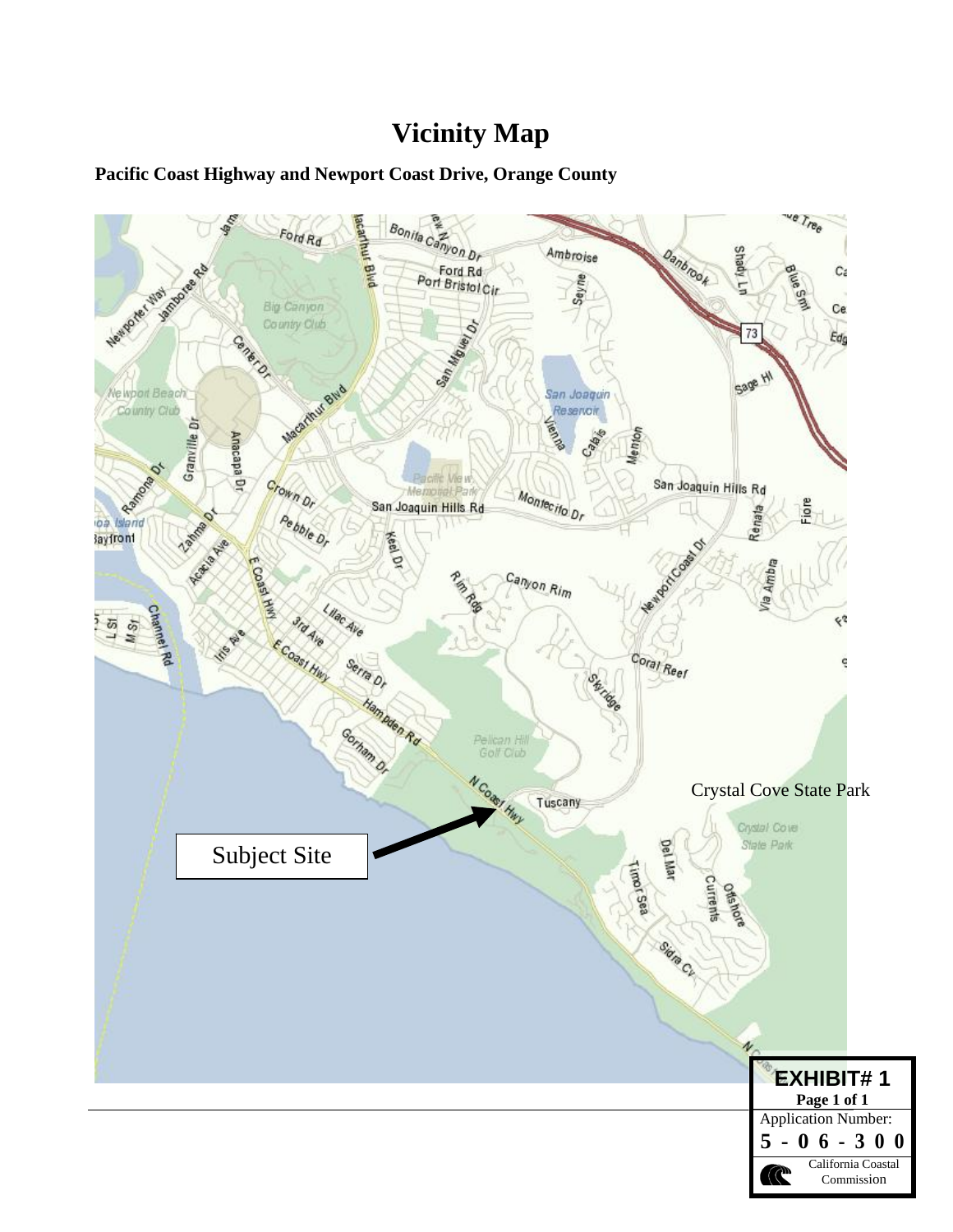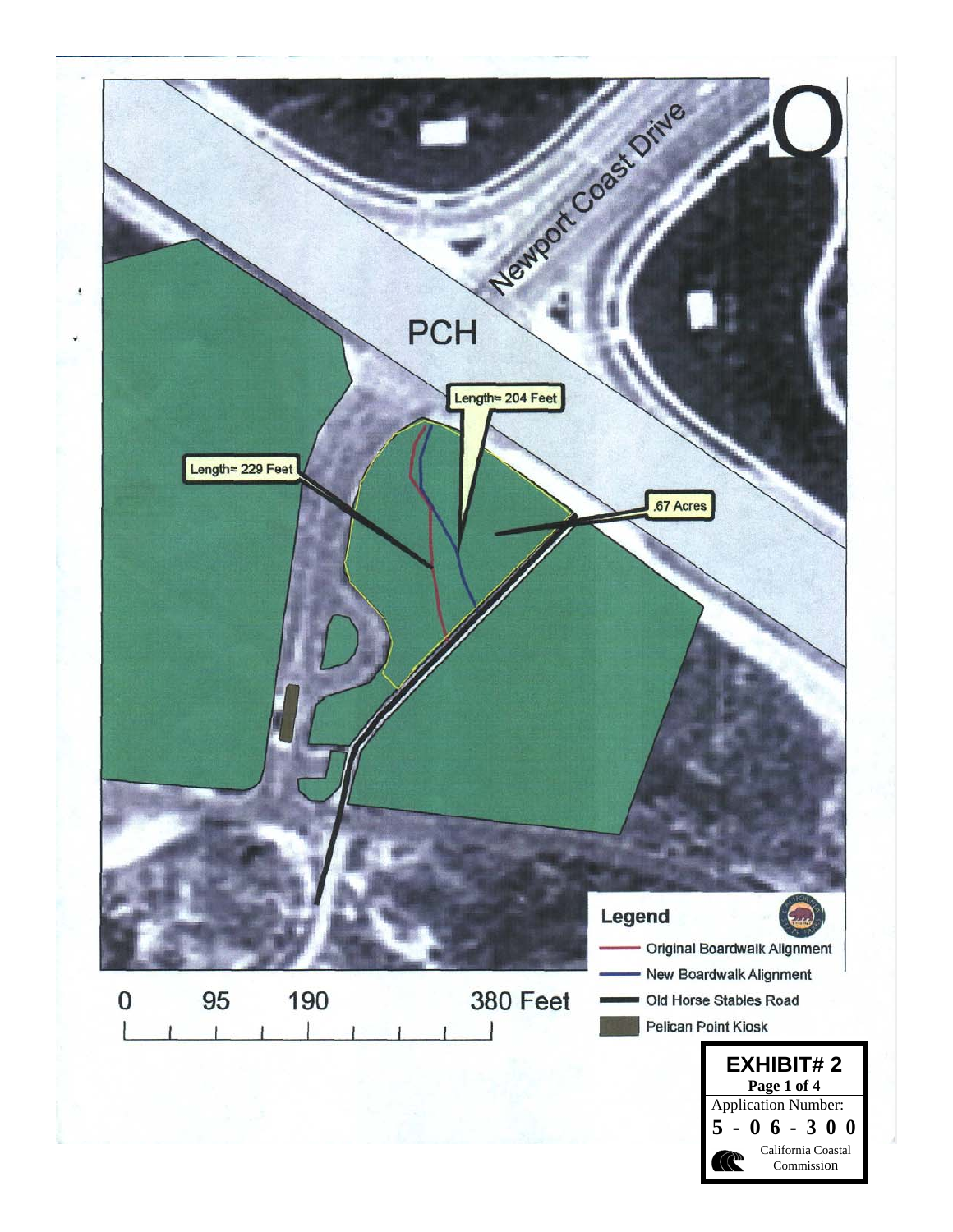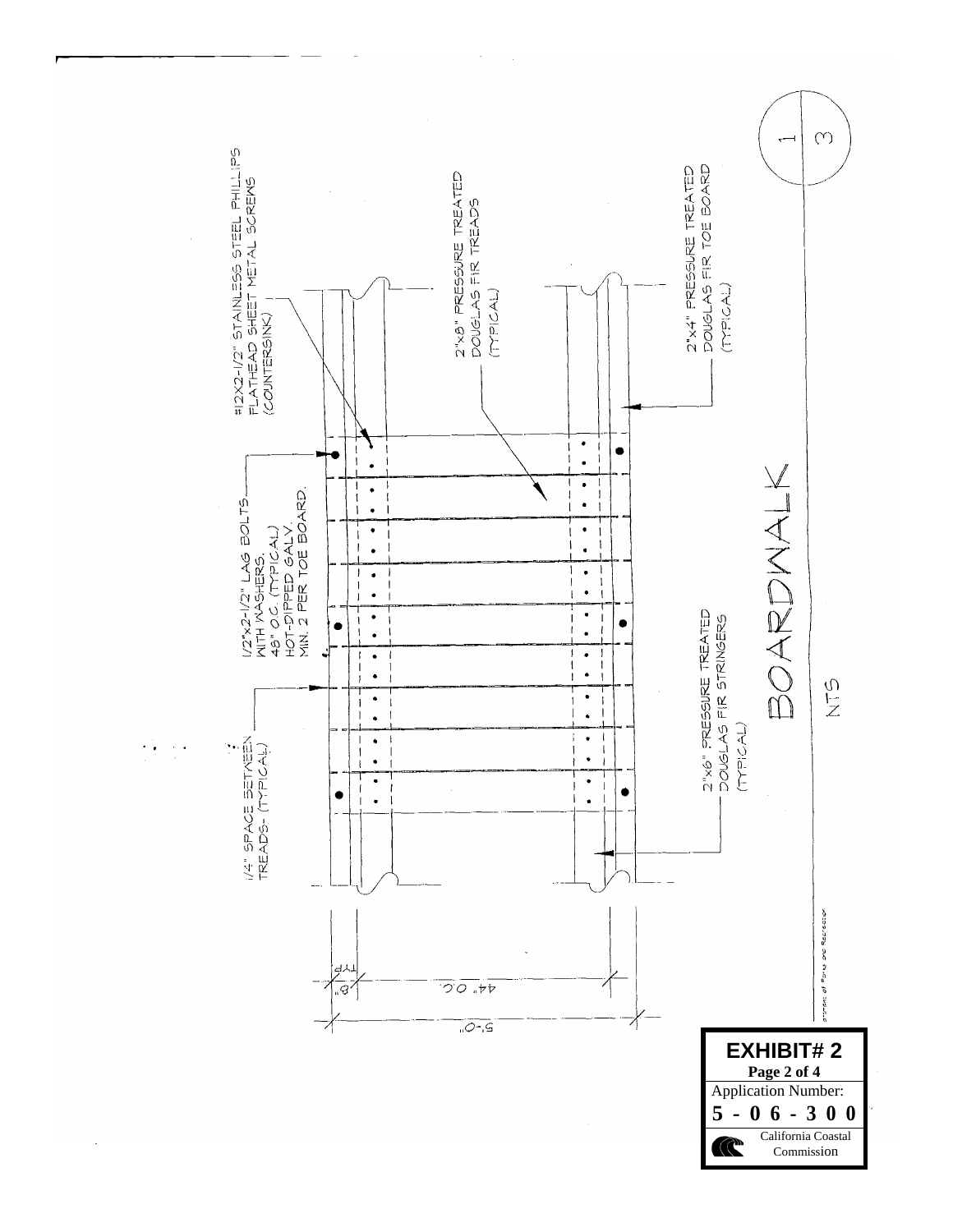